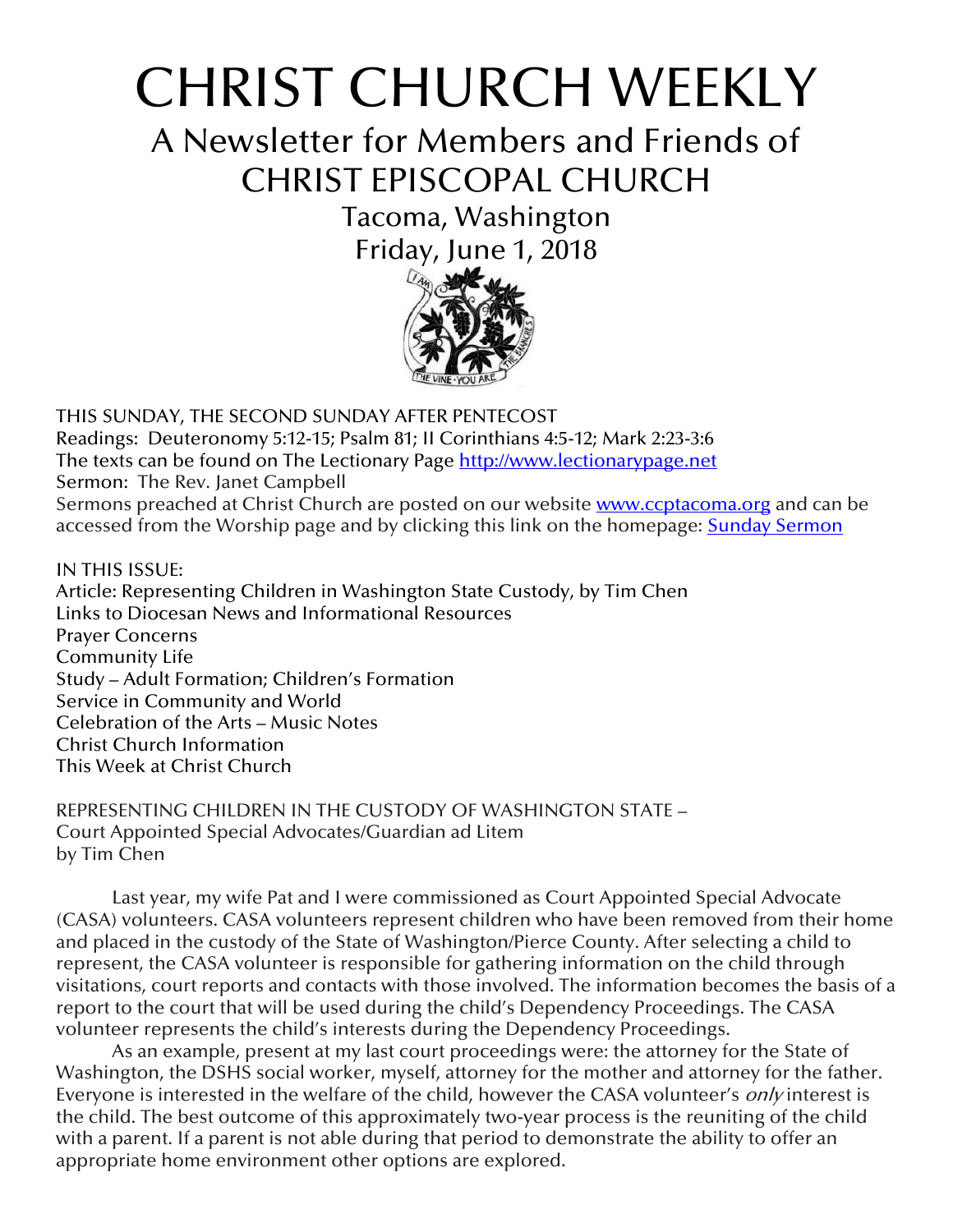Pat is representing a newborn boy. I am representing a young girl who is currently in kindergarten. We find the experience both rewarding and heart-wrenching. I am personally struggling with the instinct to jump in and "fix." However, that is not the role of a CASA. Our role is to seek, with the justice system, to develop a plan for a stable and safe home environment which will support the child over the many years leading to adulthood.

Every child in Child Protective Services is assigned either a CASA volunteer or Guardian ad Litem, a full-time employee of the court. We were told in training that Pierce County has a little over 200 CASA volunteers and approximately 1,500 children in Dependency Proceedings. The math is not very encouraging unless you believe that Pierce County has an enormous number of full-time court employees.

If this is a ministry that you feel called to investigate, further information is available on the Pierce County CASA web site [https://piercecasa.org/.](https://piercecasa.org/) Pat and I would be happy to discuss our experiences, though our current assignments are still a work in progress! Peace be with you, Tim and Pat Chen

#### LINKS TO DIOCESAN NEWS AND INFORMATIONAL RESOURCES:

Episcopal News Service: [www.episcopaldigitalnetwork.com/ens](http://www.episcopaldigitalnetwork.com/ens) -- electronic newspaper delivered to your inbox with news stories, responses to social and political events, and links to posts from various Episcopal bishops and leaders and from the broader church.

Episcopal Church on Facebook: [www.facebook.com/episcopal-news-service-260131260715544/](http://www.facebook.com/episcopal-news-service-260131260715544/) The Diocese of Olympia: [www.ecww.org](http://www.ecww.org/) The Diocesan website.

Bishop Rickel's Blog: [www.bishoprickel.com](http://www.bishoprickel.com/)

#### OUR LIFE OF WORSHIP AND PRAYER

Those in any kind of need, especially: Brigitte; Elaine; Terry E.; Roberta and John Sweeny; Ramona; Rosemary C.; Dennis S; Edie; Alice; Jan; Ann S.; Kristin L; Dominic.

Those who have died, especially: Xu Chen; Barbara Gibbs; Bruce Derby, Jr; Myrtle Jaech. For peace in the Middle East, Asia, Africa. For Refugees and Migrants. For a halt to violence between Israelis and Palestinians. Those living with chronic pain. Those seeking work. For all working to resist bigotry, racism and violence. For all serving in the military. For all affected by extreme weather and natural disasters, especially the volcano eruption in Hawaii. For all affected by gun violence, for effective gun control and for safety in our schools, public places and homes. Diocesan Prayer Cycle: St. Hugh, Allyn; Grace, Bainbridge; St. Barnabas, Bainbridge. Anglican Prayer Cycle: La Iglesia Anglicana de Mexico; The Most Revd Francisco Moreno,

Presiding Bishop of La Iglesia Anglicana de Mexico and Bishop of Northern Mexico.

To request prayers in the Prayers of the Assembly, e-mai[l shannon@ccptacoma.org.](mailto:shannon@ccptacoma.org) If you are submitting a name other than your own, please ask permission from that person first. You must send the full name of the person in order for us to manage the prayer list, but first names only will be in the list of those in need. Last names will be used in the list of those who have died. Names stay on the list for one month unless renewed with Shannon.

## OUR LIFE IN COMMUNITY

SANCTUARY EXTERIOR WALLS REPAIR – At their regular May meeting, the Vestry voted to accept a bid for the repair of cracks in the exterior walls and application of a protective coating. With the approval of the Capital Campaign Steering Committee, the Vestry authorized a withdrawal from the remaining Capital Campaign Fund. Work should begin in June. In order for work to be done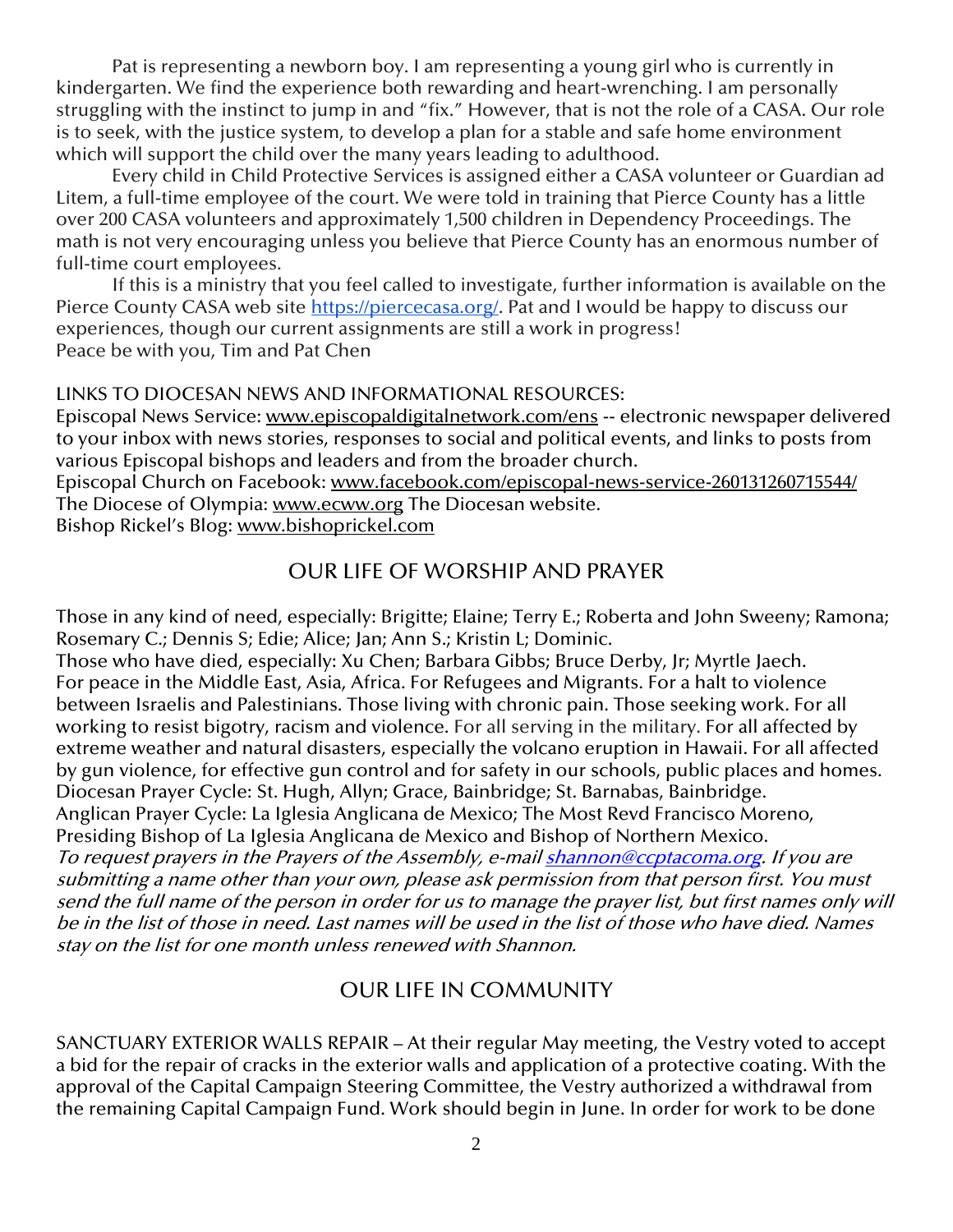on some parts of the building, trees near those walls will need to be trimmed away from the wall in order for the contractor's crew to have access.

PRESIDING BISHOP MICHAEL CURRY TO VISIT OUR DIOCESE June 14-17 –During his term in office, the Presiding Bishop makes an official visitation to each diocese of the Episcopal Church. His visitation to the Diocese of Olympia will include visits to the Diocese's Refugee Resettlement Office, the College for Congregational Development, and Chaplains on the Harbor in Aberdeen. Presiding Bishop Curry will also preach or speak at the following public events across the diocese: Thursday, June 14, 7:00 p.m. Saint Mark's Cathedral Seattle – preach at Evensong. Friday afternoon, June 15 (TBA) Saint Paul's, Bellingham – speak on The Jesus Movement. Saturday, June 16, 10:30 a.m. Saint John's, Olympia – a conversation between Bishop Rickel and Presiding Bishop Curry followed by a reception. Sunday, June 17, 8:00 a.m. and 10:00 a.m. Saint Luke-San Lucas, Vancouver – preach at both

liturgies.

CELEBRATE THE BEGINNING OF SUMMER BBQ – SUNDAY, JUNE 17 following the 10:30 liturgy. Each year on Fathers' Day, the Sunday before the Summer Solstice, coffee hour becomes a picnic in the courtyard. Burgers, veggie burgers, hot dogs and their fixings are provided. Jordan Tribe, scheduled for coffee hour that day, will celebrate by concentrating on desserts. On behalf of the tribe, I invite you all to bring side dishes from beans to salads and maybe even casseroles. Put your thinking caps on. I know the results will be delicious and look forward to seeing (and tasting) the results. Michael Polmanteer – Jordan Tribe

DOOR LOCK SAFETY POLICY – The Vestry requests that any Wells Hall or Trinity House door left unlocked for people to arrive for meetings, classes, etc. be monitored while it is unlocked. Once the meeting or class begins, please relock the door. If you are the one to unlock a door, please be sure it's locked when you leave. Be particularly careful with the office/library door. If you change the push button to un-locked, you must change it back to locked as soon as the door is left unattended. Please check it again when you leave, in case someone else may have unlocked it again. Thanks for your care for everyone's safety.

MINISTRY OF THE WEEK – SUNDAY SCHOOL – We give thanks this week for the ministry of our Sunday School students and teachers who support one another's growth in the Christian faith and life through a variety of activities and opportunities for learning and service. After today, Sunday School will be on summer recess, resuming in September.

# OUR LIFE OF FORMATION AND STUDY

## ADULT FORMATION

MONDAY BIBLE STUDY – 7:00 p.m., Library. The last two or three chapters of Judges. It has been quite a journey through the history of the people of God who are sometimes heroic and sometimes not so nice. Sounds like modern times. One reason to study ancient history. Join us for interesting conversation and discoveries!

THE RACIAL JUSTICE READING GROUP – Monday, June 4, 7:00 p.m. at the home of Anne Avery and Jim Elliott to discuss All the Real Indians Died Off: And 20 Other Myths About Native Americans by [Roxanne Dunbar-Ortiz](https://www.amazon.com/Roxanne-Dunbar-Ortiz/e/B001HQ28N8/ref=sr_ntt_srch_lnk_1?qid=1525148525&sr=1-1) and [Dina Gilio-Whitaker.](https://www.amazon.com/Dina-Gilio-Whitaker/e/B01LOZ8O2K/ref=sr_ntt_srch_lnk_1?qid=1525148525&sr=1-1) Call Anne Avery for details and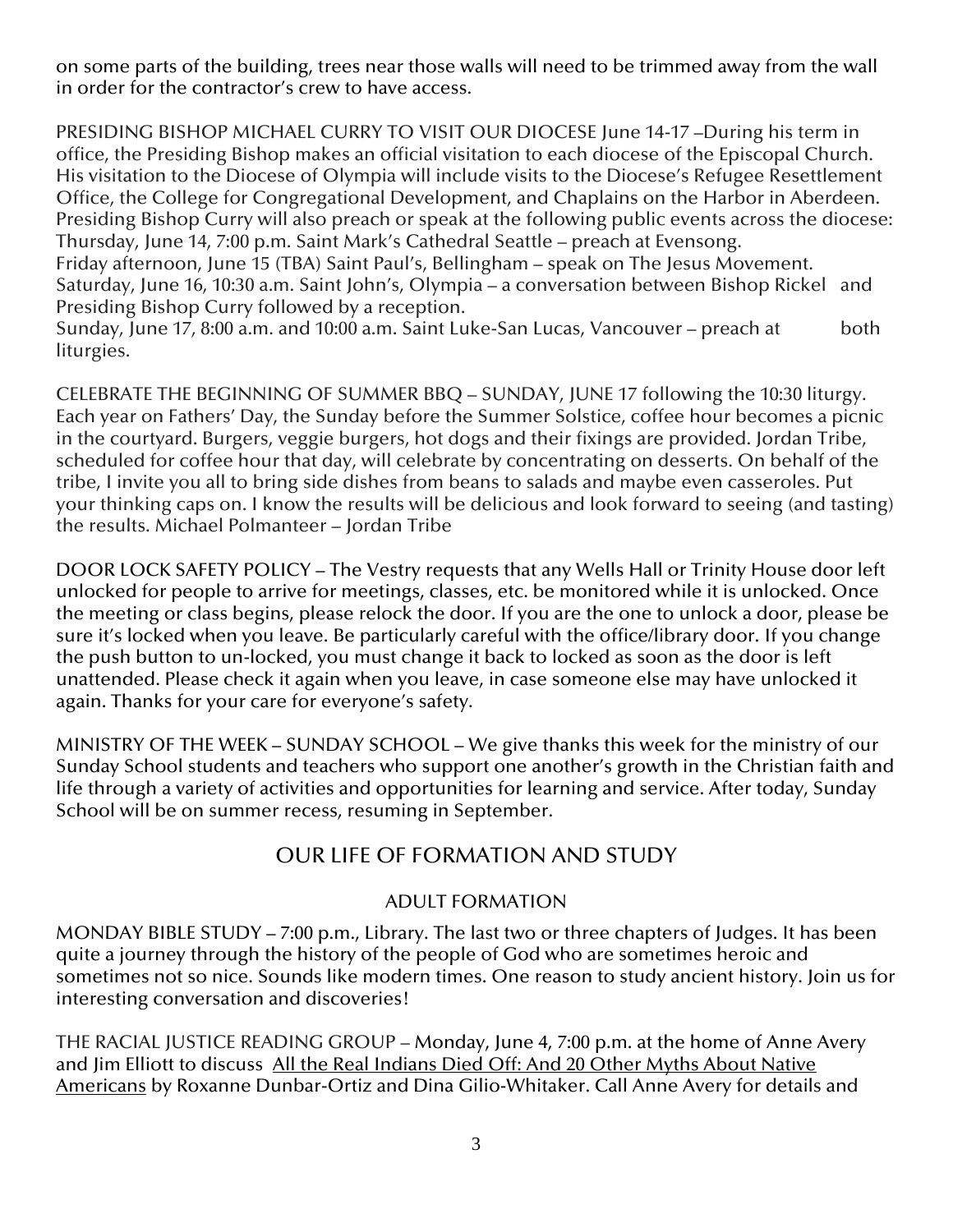directions (253) 301-2461. The group will take a break for the summer and resume in the fall – watch here for our next selection.

THE MONTHLY READING GROUP – will meet at the home of Doug Dahlgren and Milana McLead at 6:30 p.m. on Sunday, July 1, to discuss the first half of *Sapiens: A Brief History* by Yuval Noah Harari. Everyone interested is welcome to attend. Questions? Contact Don Johnson at 253-566- 8747 [weddjohnson@msn.com.](mailto:weddjohnson@msn.com)

## CHILDREN'S FORMATION

SUNDAY SCHOOL CONCLUDES TODAY and will be on summer recess until September.

# OUR LIFE OF SERVICE IN COMMUNITY AND WORLD

SOCIAL JUSTICE ADVOCACY OPPORTUNITIES - Check out the display on the Wells Hall stage during coffee hour! Find information about rallies to attend, issues to write your Congresspeople about, meaningful movies to attend, and more. The major focus from now through June 23 is participation in "The Poor People's Campaign—A National Call for Moral Revival," endorsed by Presiding Bishop Michael Curry, Bishop Rickel and bishops across the country. Every Monday at 2:00, there is a gathering on the Capital steps in Olympia (and in at least 30 other state capitals) to call national attention to the enmeshed evils of systemic racism, systemic poverty, ecological devastation, and the war economy. The theme changes each week: on June 4, it will be Ecological Devastation and Health: Clean Air, Clean Water, and Healthcare for All. Fran Blair will happily coordinate carpools (fblair39@centurylink.net)!

LIFE FOOD PACK ASSEMBLY SUNDAY – during coffee hour in Wells Hall. Join the crowd around the table to prepare the packs we share with those asking for help with food: a can of nutritious food, a nutrition bar, juice, spoons, and even a band aid. It takes 20-30 minutes to assemble about 100 packs. Every Sunday ready-to-go packs can be found in a basket on the stage in Wells Hall. Help yourself to help the hungry.

UNITED THANK OFFERING REPORT - What good news, what an outpouring of thankful generosity. The total for this spring's ingathering is \$1389.50. Your gifts will go around the world, bringing life and healing to many. Keep on using those blue boxes as a way to express your thanks to God. Our coins and dollars add up.

BI-ANNUAL HOSTING OF FAMILIES EXPERIENCING HOMELESSNESS -- Saturday June 9 – Saturday June 16 Thanks to each of you who have so generously volunteered your time to welcome and serve our Family Housing Network (FHN) guests. We're all set for set-up, meal preparation and serving, evening activities, and take-down.

WE STILL NEED ONE MORE OVERNIGHT HOST FOR EACH NIGHT. An essential part of our hospitality is the overnight presence of two parishioners – people familiar with our buildings and resources in case a guest has a need during the night. Staying overnight on a cot on the Wells Hall stage or a couch in the library, you share most directly in the experience of our guests, who, until they find housing through FHN, must sleep in a new place each week.

Arrive by 8 p.m.; lights out for the families is at 10:00 p.m. In the morning, you make coffee and put out the simple, self-serve breakfast items by 6:30 a.m. Families leave for the day by 7:30 am. Please consider offering yourself for this key aspect of our hospitality!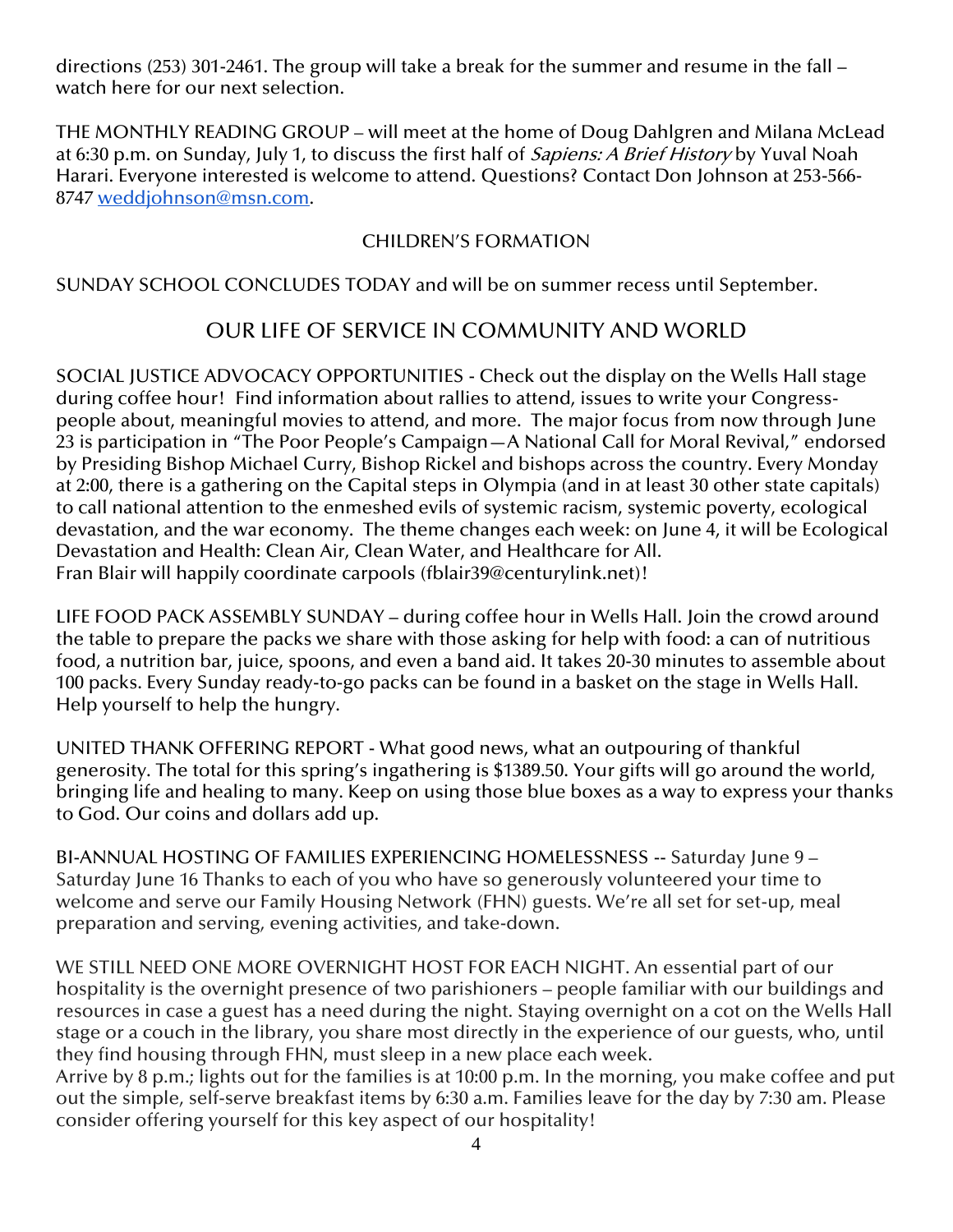This Sunday is the last day to sign up! If you're not sure about volunteering, we would like to invite you to join us for dinner on one of the evenings that the families are here. Enjoy a meal and fellowship with our guests and discover how much this ministry means to them. (But please let coordinators know if you plan to visit!) Thank you from co-coordinators Noel Hagens [253-752-](https://webmail.rainierconnect.com/images/blank.png) [0857,](https://webmail.rainierconnect.com/images/blank.png) Sandy Johanson [253-905-1051,](https://webmail.rainierconnect.com/images/blank.png) and Jim Limerick 253-576-8949.

FOOD BANK FOCUS FOR JUNE - Christ Church offers year-round support to the Nourish Food Bank. In addition to each month's focus, cans and boxes of all kinds of food are always welcome, including food for pets. Leave your gift in the baskets in the church entryway. *Donations are not* immediately delivered due to the food bank's limited days and hours of operation, so they MUST BE NON-PERISHABLE and in NEVER OPENED boxes or cans. June Focus: Canned fruit and vegetables.

#### OUR LIFE CELEBRATING THE ARTS

#### MUSIC NOTES

GRATITUDE FOR OUR CHRIST CHURCH CHOIR – June 3 marks the end of our season. Many thanks to our singers for their faithful service throughout the year which has greatly enriched our worship life. We appreciate their consistent dedication and energy which have enhanced our liturgical year with splendor and grace. The choir takes a break for the summer but our vibrant worship life continues to flourish with the music of all present.

New singers will be warmly welcomed into the choir in the fall. Rehearsals begin Thursday, September 13 at 7:30 p.m., and we sing again on September 16. Anyone considering joining is invited to have a conversation with the directors for more information about the nature of this commitment. Email: [Music@CCPTacoma.org.](mailto:Music@CCPTacoma.org)

CALLING ALL SINGERS -- At the end of the summer, we will enjoy two Sundays with special choir participation at the 10:30 a.m. service, open to all who can carry a tune and attend one rehearsal. Sunday August 26, Men's Choir, with rehearsal on Thursday Aug. 23, 7:30-9 p.m. Sunday September 9, Women's Choir, with rehearsal on Thursday Sept. 6, 7:30-9 p.m. Save these dates and be bold! This is a fun way to have a rich choral experience, gain some new skills with no long-term commitment, and enrich our worship life. Contact our music directors if you can sing with us so we may have music and seating organized: [Music@CCPTacoma.org](mailto:Music@CCPTacoma.org)

THIRD FRIDAYS AT NOON RECITAL - June 15, 2018 at 12:10 p.m. Hear Organist Mina Choi, who is University Minister and Chapel Music Director at La Salle University, Philadelphia, PA, and Organist at Doylestown (PA) Presbyterian Church, play music of John Keeble, Henry Purcell, François Couperin, Bert Matter, and J. S. Bach. Currently she is a doctoral candidate in Organ and Harpsichord at the University of Illinois at Urbana-Champaign. Invite your friends to enjoy 40 minutes of delightful music with you.

## THE VISUAL ARTS

BENEDICITE, ART EXHIBITION in the church through June 10 – A series of enamels by parishioner Jean Tudor inspired by the biblical "Song of the Three Young Men," calling on all Creation to praise God.